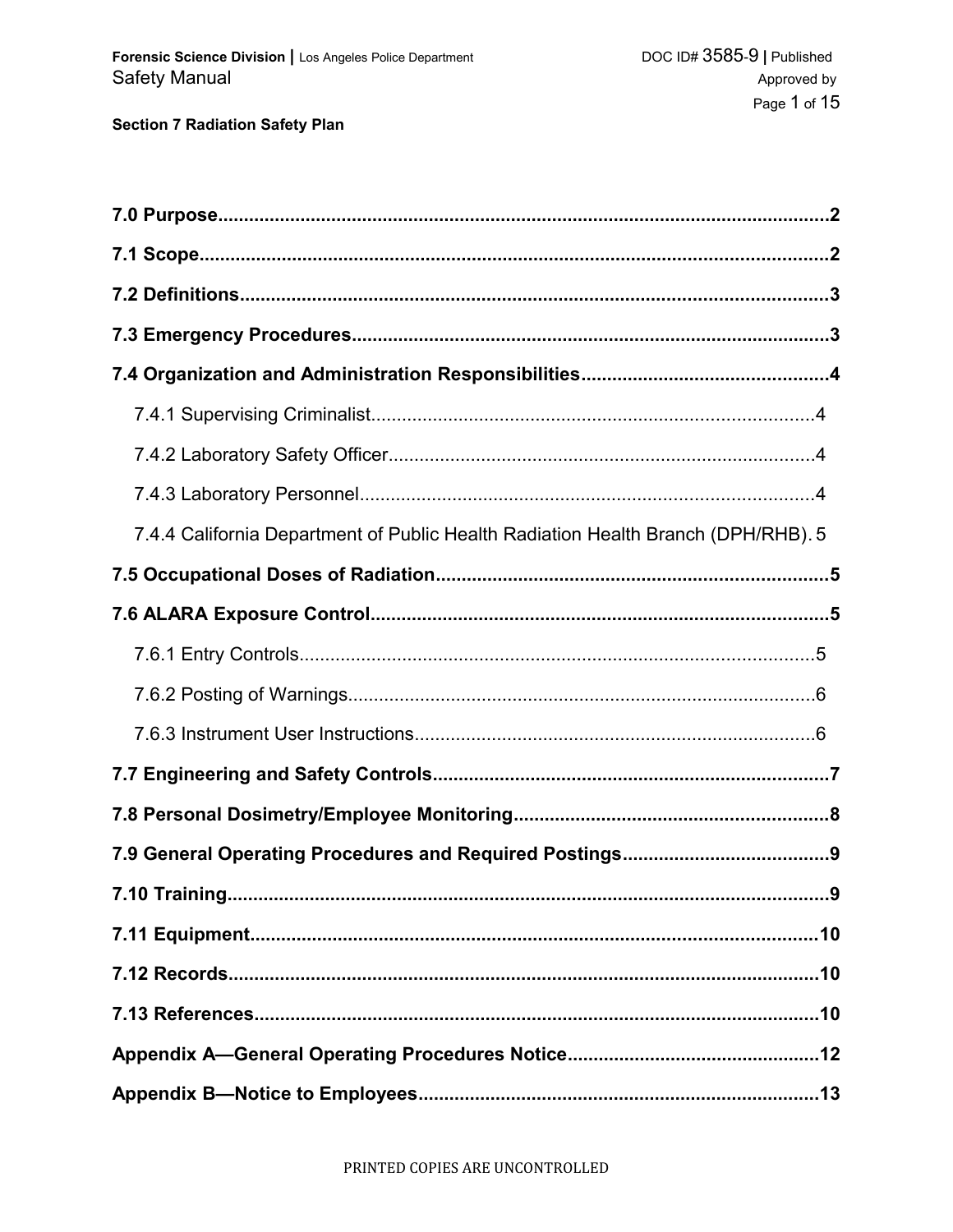#### **7.0Purpose**

The goal of the LAPD-FSD Criminalistics Laboratory Radiation Safety Plan is to ensure a safe environment for the personnel that use, or may become exposed to, x-radiation from equipment located in the Criminalistics Laboratory.

Exposure to high levels of x-radiation may cause serious adverse health effects. However, acknowledging the potential dangers and adopting safe practices may eliminate this risk.

The LAPD-FSD Criminalistics Laboratory Radiation Safety and Protection Plan, hereinafter referred to as the "radiation safety plan," is designed to comply with:

- California Code of Regulations (CCR), Title 17, Division 1, Chapter 5, Subchapter 4: (herein abbreviated "CCR Title 17")
- United States Nuclear Regulatory Commission (US NRC) Regulations, Title 10, Part 20: (herein abbreviated "NRC Title 10, Part 20")

See the References section for the locations of these regulatory codes.

## **7.1Scope**

The radiation safety plan aims to limit exposure to potentially dangerous x-radiation by outlining a training program, dosimetry monitoring, and emergency procedures. This plan applies to all personnel who may use x-radiation generating instruments, as well as persons who may visit the areas containing these instruments.

The radiation safety plan only covers instruments that generate x-radiation, not UV radiation. The radiation safety plan also does not cover handling of hazardous chemicals or samples that are to be analyzed using x-radiation generating instruments. For correct handling techniques, please refer to the Chemical Hygiene Plan of the Laboratory Safety Manual.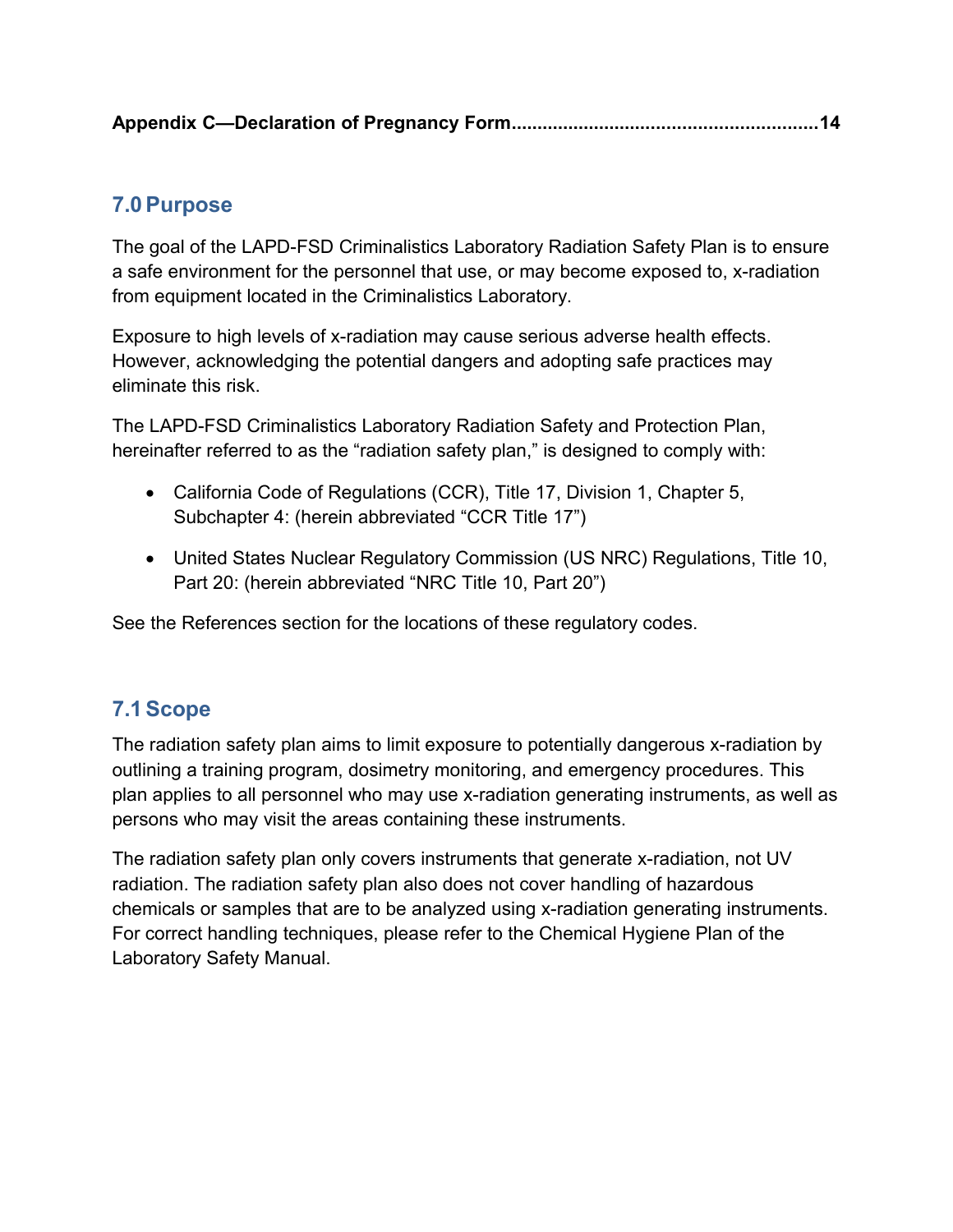#### **7.2 Definitions**

- ALARA (acronym for "As Low As Reasonably Achievable") a safety protocol that makes every reasonable effort to keep radiation exposures as far below the dose limits as is practical
- dosimetry measurement of the absorbed dose of radiation exposure by personnel
- ionizing radiation radiation that carries enough energy to release an electron from an atom or molecule, sources include gamma rays, x-rays, alpha and beta particles, other nuclear particles
- "mrem" –abbreviation for millirems. Rem is a unit of a radiation dose. The dose equivalent in rems is equal to the absorbed dose in rads multiplied by the quality factor. The quality factor for x-radiation is one; therefore, one rem is equal to one rad.
- occupational dose limit annual occupational dose limits for adults is 5rems or 5000mrems (NRC Title 10, Part 20)
- rad  $-$  a unit of absorbed dose. One rad is equal to an absorbed dose of 100 erg/gram or 0.01 joule/kilogram.
- radiation generating instrument any analytical device that utilizes x-radiation.
- x-radiation energy ranging in wavelength from 0.01 nanometer to 10 nanometers. X-rays lie between UV rays and gamma rays in the electromagnetic spectrum.

#### **7.3Emergency Procedures**

#### **FOR RADIOLOGICAL EMERGENCY ASSISTANCE (24/7) telephone 1-800-852-7550**

Immediately report any radiation emergencies to the TAU supervisor or, if not available, to one of the criminalists listed on the General Operating Procedures sign posted near the radiation generating instrument. The supervisor must report to the Department of Public Health Radiological Health Branch (DPH/RHB) within 24 hours. Emergency events include:

uncontrolled contamination requiring restricted access to the area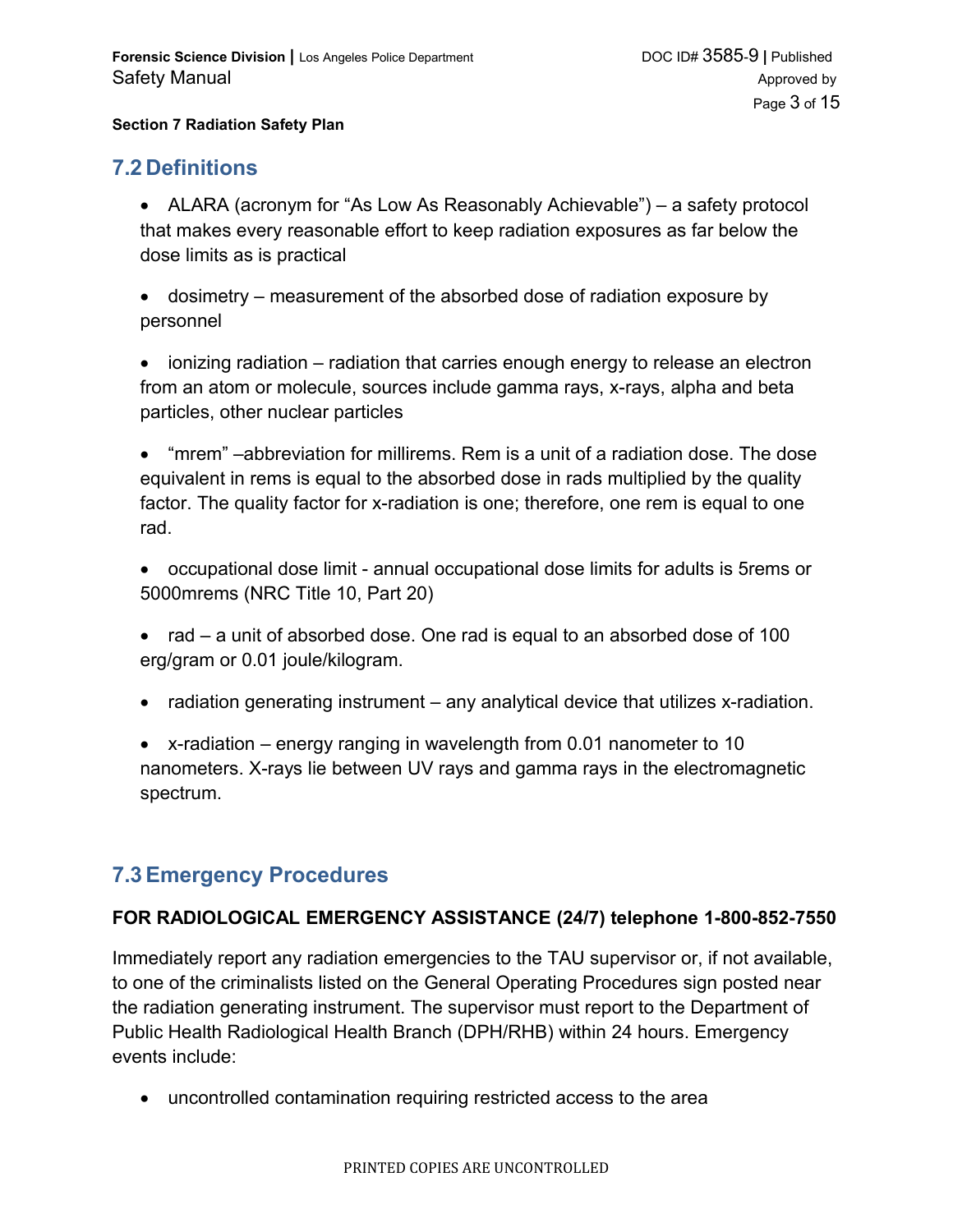disabled equipment that cannot be rendered safe using manufacturer's safety locks or any other equipment

- radiation exposure requiring medical attention
- a fire, explosion, or earthquake damaging the equipment

## **7.4 Organization and Administration Responsibilities**

## **7.4.1 Supervising Criminalist**

Supervising criminalists of units that have radiation generating instruments are tasked with the following:

- initial training of instrument operators
- registration, re-registration, or disposal of the instruments
- review of the bimonthly (every other month) dosimetry monitoring reports
- annual training and review of the radiation safety plan
- reporting emergency exposures or radiation accidents and subsequent follow up with medical liaison (213-486-4600) or DPH/RHB and the Safety Officer
- record keeping (for example, radiation dosimetry reports)

## **7.4.2 Laboratory Safety Officer**

The Quality Manager is responsible for the laboratory safety program. The Quality Manager designates the Laboratory Safety Officer to administer the laboratory's safety program through the Laboratory Safety Committee.

## **7.4.3 Laboratory Personnel**

All laboratory personnel who use radiation generating instruments are responsible for:

- reviewing the radiation safety plan
- wearing an assigned dosimetry badge when near radiation generating instruments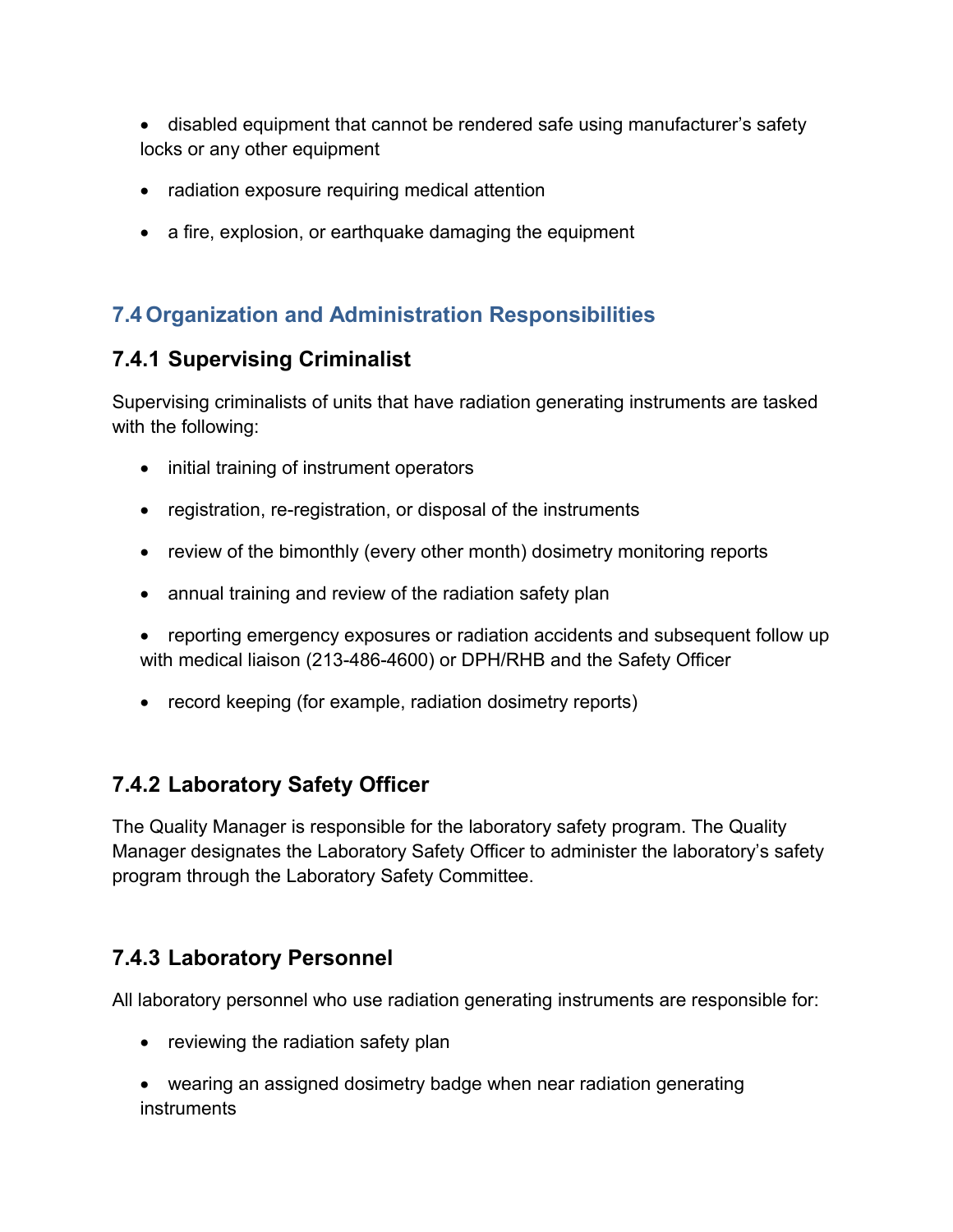- instrument maintenance and scheduling preventive maintenance
- reporting any malfunctions or suspected radiation exposure

## **7.4.4 California Department of Public Health Radiation Health Branch (DPH/RHB)**

The DPH/RHB maintains the guidelines stated in CCR Title 17 and is also responsible for, but not limited to, the following:

- $\bullet$  review of the radiation safety plan
- periodic inspection of x-radiation generating instruments, including leak tests
- review of dosimetry reports
- corrective course of action after an emergency

#### **7.5 Occupational Doses of Radiation**

An employee is limited to an annual exposure of 5000mrems. (NRC Title 10, Part 20 §20.1201 Occupational dose limits for adults). If an employee becomes pregnant, the total dose equivalent to an embryo/fetus cannot exceed 0.5rem or 500mrem. Employees that become pregnant may submit a Declaration of Pregnancy (Appendix C). Declaration of pregnancy is not required.

#### **7.6 ALARA Exposure Control**

An ALARA program is a safety protocol aimed at minimizing radiation exposure to a level As Low As is Reasonably Achievable. The procedures outlined in this radiation safety plan satisfy an ALARA program.

#### **7.6.1 Entry Controls**

Access to the rooms containing the radiation generating instruments is restricted to LAPD-FSD personnel and Los Angeles Sheriff's Department personnel. Access is controlled with individually issued electronic access cards.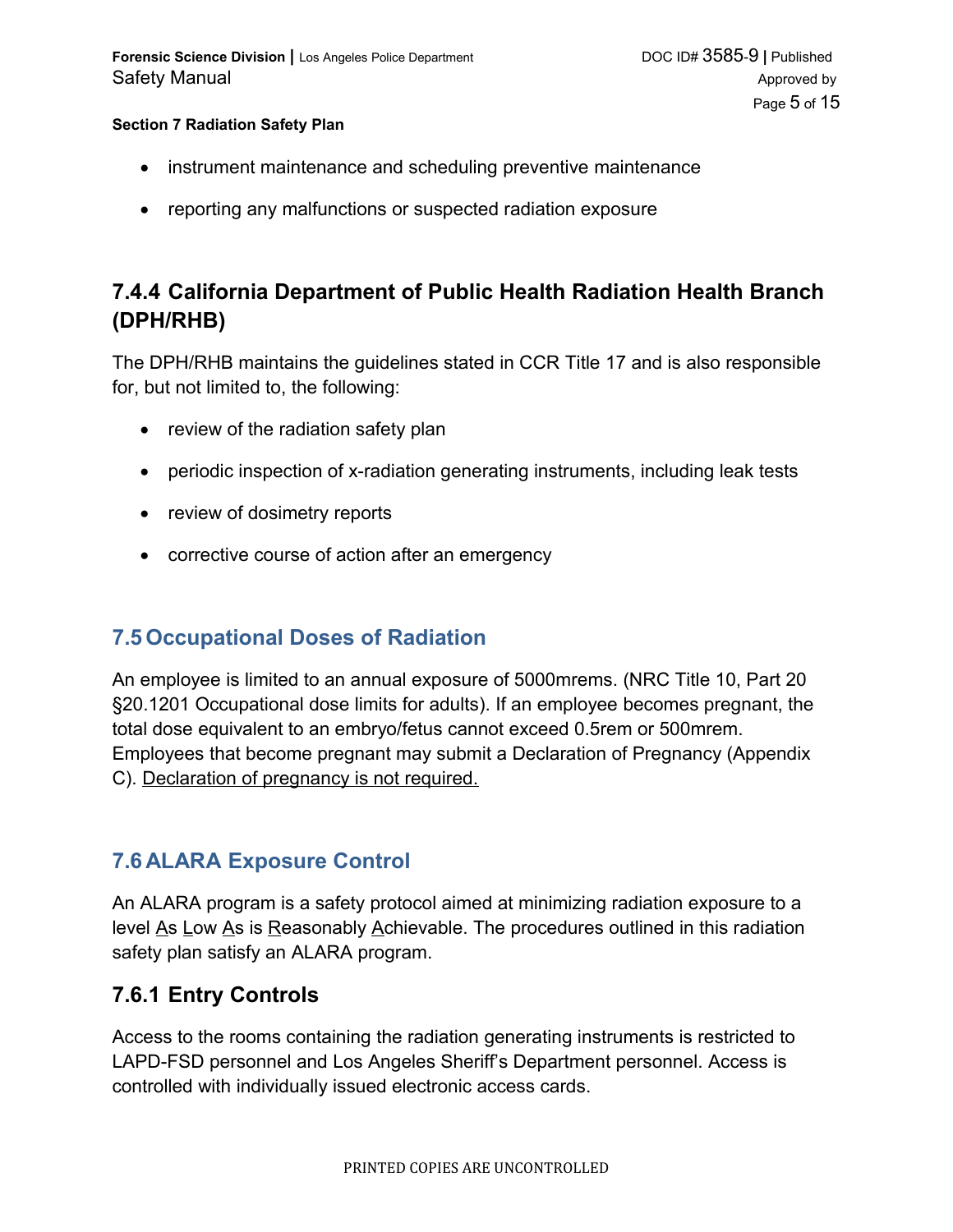To protect the public from x-radiation exposure, these rooms will be excluded from public tours whenever possible. Persons not employed by the LAPD-FSD Criminalistics Laboratory may be accompanied by laboratory personnel whenever they enter or work in these rooms.

## **7.6.2 Posting of Warnings**

Radiation warnings are designated by a trefoil (see Figure 1). Rooms containing radiation generating instruments have warning signs posted in plain view outside the entrance.



Figure 1, an example of a warning sign

## **7.6.3 Instrument User Instructions**

To ensure that radiation exposure is ALARA, radiation generating instrument users should ALWAYS:

- operate instruments according to manufacturers' instructions
- wear their designated dosimetry badges
- immediately report malfunctions or suspected radiation exposure to the supervisor

In addition, users should NEVER:

- disable, tamper with, or disengage any safety locks or safety controls that are designed to prevent potentially dangerous exposure
- use an instrument that is known to be malfunctioning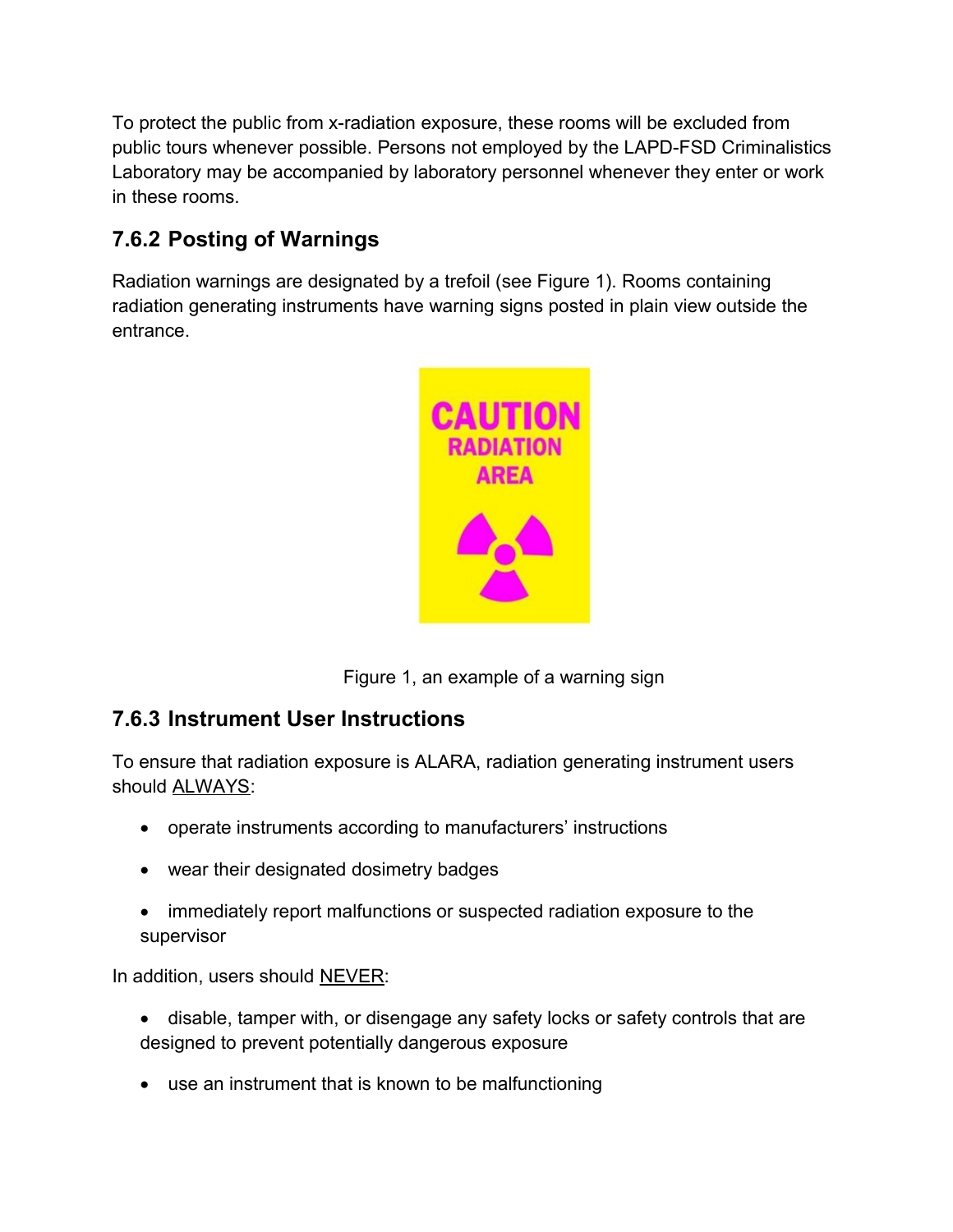• allow untrained personnel to use radiation generating instruments

### **7.7Engineering and Safety Controls**

The LAPD-FSD Criminalistics Laboratory, room 130, is equipped with the following radiation generating instruments:

- PANalytical X'Pert Pro MPD X-Ray Diffractometer (XRD)
- Tescan Vega XMU Scanning Electron Microscope (SEM) with Oxford Inca Xsight Energy Dispersive X-Ray Spectrometer (EDX)

The radiation generating instruments have safety controls designed to prevent unsafe radiation emission. The engineering controls for each instrument are as follows:

Figure 2, XRD

XRD: When the sample chamber is exposed to x-rays, the doors of the sample chamber will lock. Should the doors be unlocked or be forced open, the x-ray source will automatically turn off. A light mounted on the diffractometer labeled with a trefoil and states "X-rays On" will illuminate when x-rays are being produced.

#### Figure 3, SEM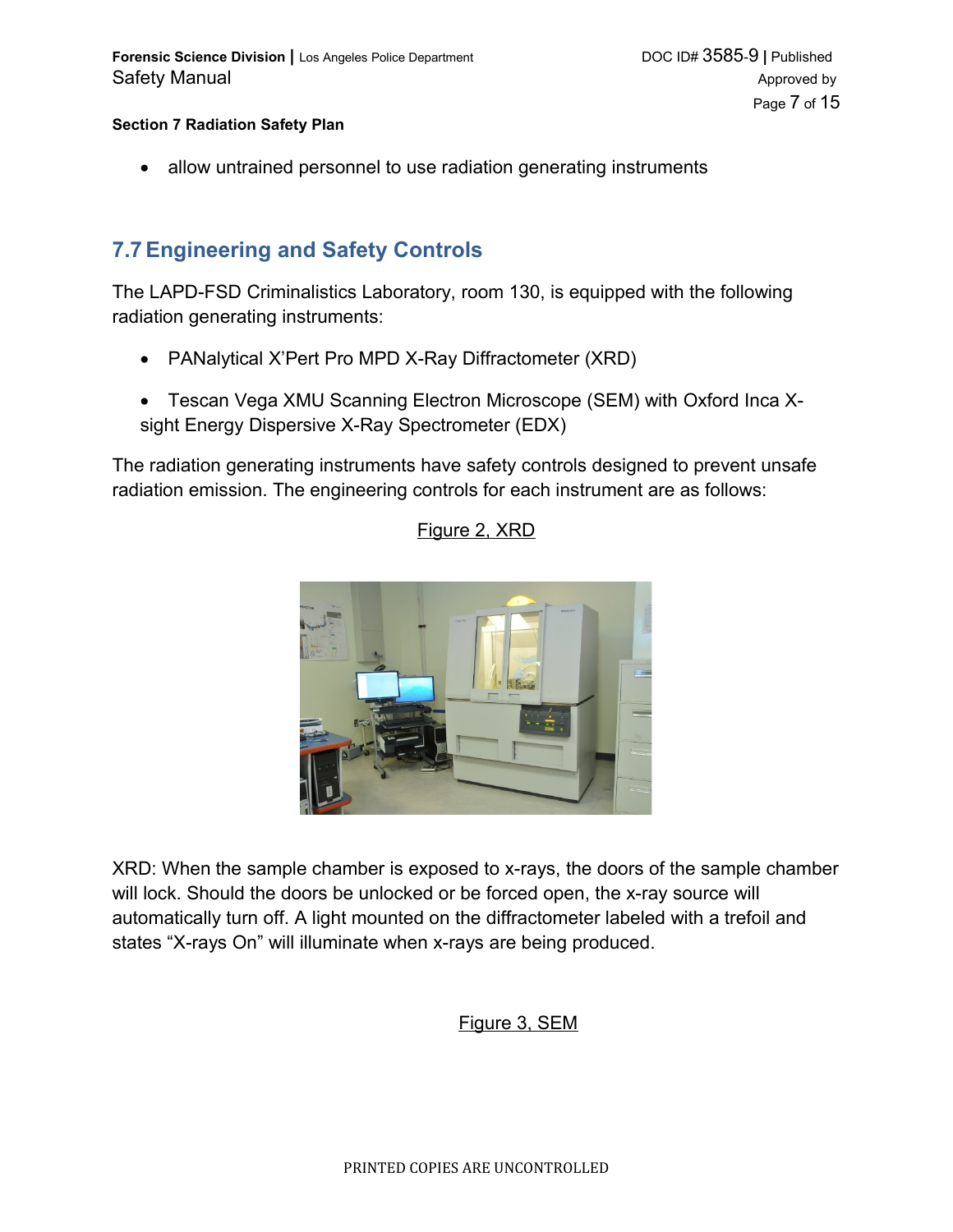

SEM-EDX: Electrons bombard the sample in the SEM chamber and produce x-rays that are detected by the EDX. Should the SEM chamber be exposed to the ambient atmosphere, the electron source and subsequent x-ray emissions are automatically turned off.

## **7.8Personal Dosimetry/Employee Monitoring**

The LAPD-FSD Criminalistics Laboratory uses Landauer® Luxel+® brand radiation dosimetry badges to measure personal radiation exposure (Figure 4).These badges monitor acute or cumulative radiation exposure caused by the radiation generating instruments used at the laboratory. The badges are collected and sent for analysis to Landauer every other month. A control dosimetry badge is also analyzed to determine a background level. The records of these analyses (Landauer® Radiation Dosimetry Reports) are stored in the Trace Analysis Unit.

Users are responsible for their own badges. Users are encouraged to:

- clip their dosimetry badges to their shirt, lapel, or ID badge when near a radiation generating instrument
- store their dosimetry badges in a safe location (for example, in a desk drawer)
- report damaged or lost dosimetry badges
- return their dosimetry badges to the designated Trace Analysis Unit Criminalist on the final date marked on the front of the badge

Users are encouraged to NOT:

• take their dosimetry badges out of the building.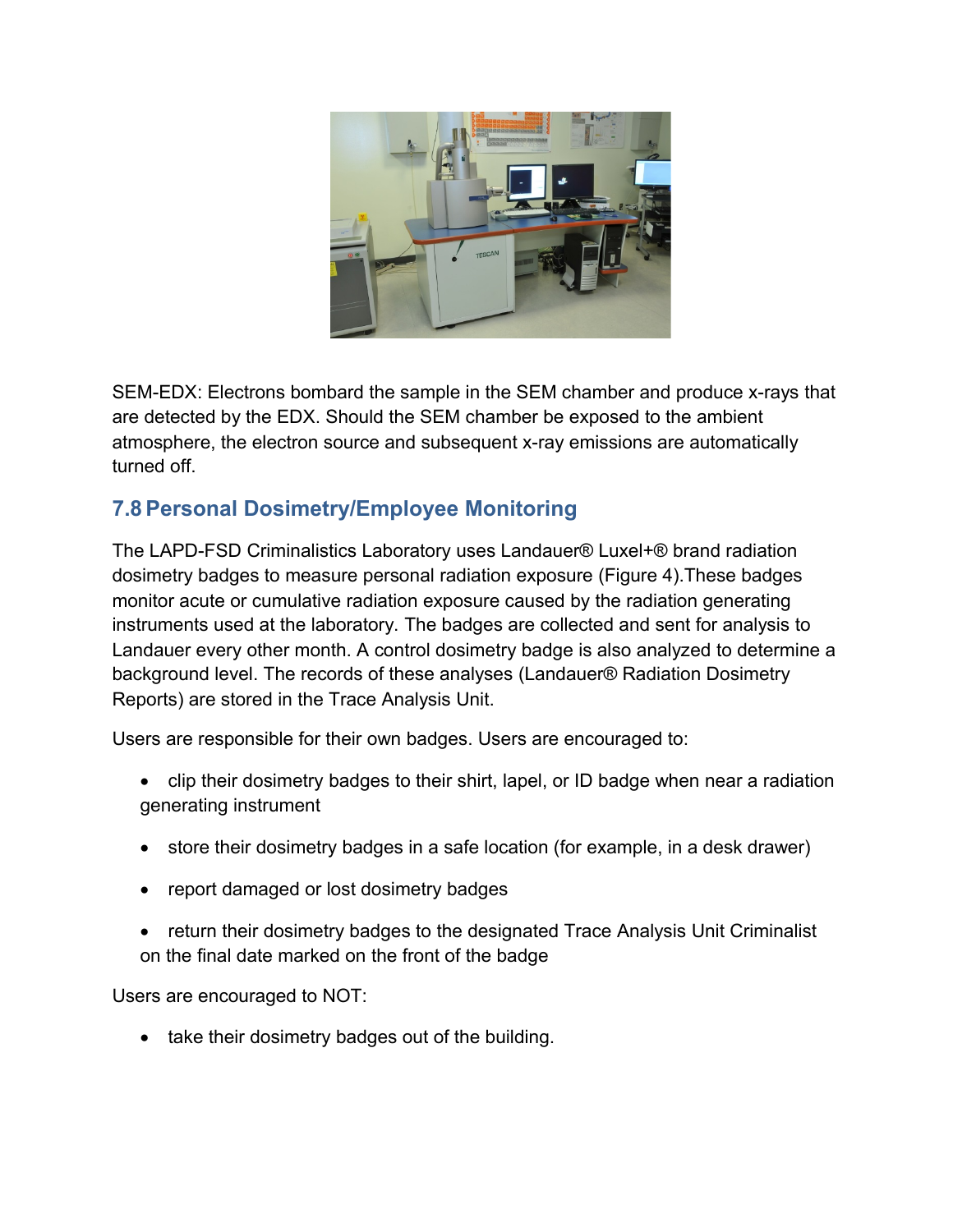- repeatedly expose their dosimetry badges to intense heat, sunlight, or moisture (for example repeatedly leaving their badges on a car windshield). This may cause false positives.
- loan their dosimetry badge to another user.

Users that exceed the annual exposure limit will be contacted immediately by the Supervising Criminalist and will have their access to radiation generating instruments temporarily suspended. A medical examination may be deemed necessary. An employee may be provided dosimetry reports upon request.

*Note: Radiation dosimetry badges are not considered personal protective equipment and do not shield the wearer from radiation.*

## **7.9 General Operating Procedures and Required Postings**

A copy of the General Operating Procedures (Appendix A) is posted in room 130 with an up-to-date copy of the California DPH "Notice to Employees Standards for Protection Against Radiation", Radiologic Health Branch form RH-2364 (Appendix B). Any notice of violation involving radiological working conditions or any order issued pursuant to the Radiation Control Law and any required response from the LAPD-FSD Criminalistics Laboratory will be posted inside of Room 130.

## **7.10 Training**

Before operating any radiation generating instrument, the user must successfully complete the Radiation Safety Training Program and receive instruction on the operation of the instrument. The safety training program is based on the requirements by the California Radiologic Health Branch and covers:

- health problems associated with exposure to x-radiation
- proper procedures to minimize radiation exposure
- purpose and function of safety equipment
- protection of personnel that are non-users of radiation generating equipment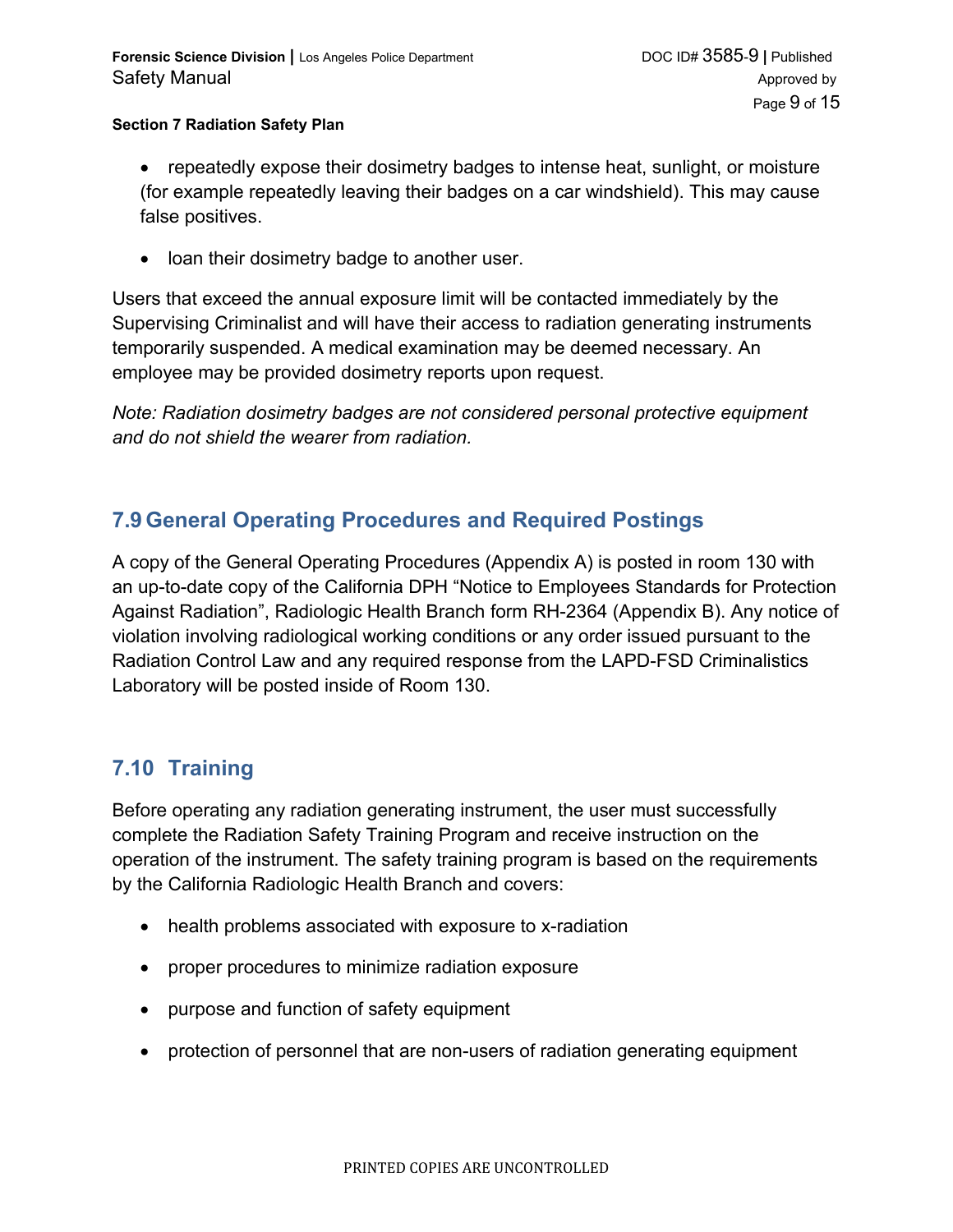- reporting any emergency situation or instrument condition that my cause or lead to an emergency situation
- response to and actions during radiation contamination

After passing the radiation safety training program, the user will be granted a radiation dosimetry badge and allowed access to the instrument. A refresher shall be completed annually.

## **7.11 Equipment**

Newly acquired radiation generating equipment will be registered with the California DPH/RHB. The disposal of any unwanted radiation generating instrument also must be reported to DPH/RHB.

### **7.12 Records**

The TAU is responsible for recordkeeping. The following documentation will be stored in the TAU:

- registration and disposal documentation
- up-to-date training records
- certificate of registration
- dosimetry reports

## **7.13 References**

California Code of Regulations (CCR), Title 17, Div. 1, Chapter. 5, Subchapters 4 and 4.5. http://www.dir.ca.gov/dlse/ccr.htm

Code of Federal Regulations, NRC Title 10, Part 20 http://www.nrc.gov/reading-rm/doccollections/cfr/part020/

Los Angeles Police Department, Forensic Science Division, Safety Manual

Manufacturers' operating manuals for PANalytical X'Pert Pro MPD X-Ray Diffractometer (XRD) and Tescan Vega XMU Scanning Electron Microscope (SEM) with Oxford Inca X-sight Energy Dispersive X-Ray Spectrometer (EDX)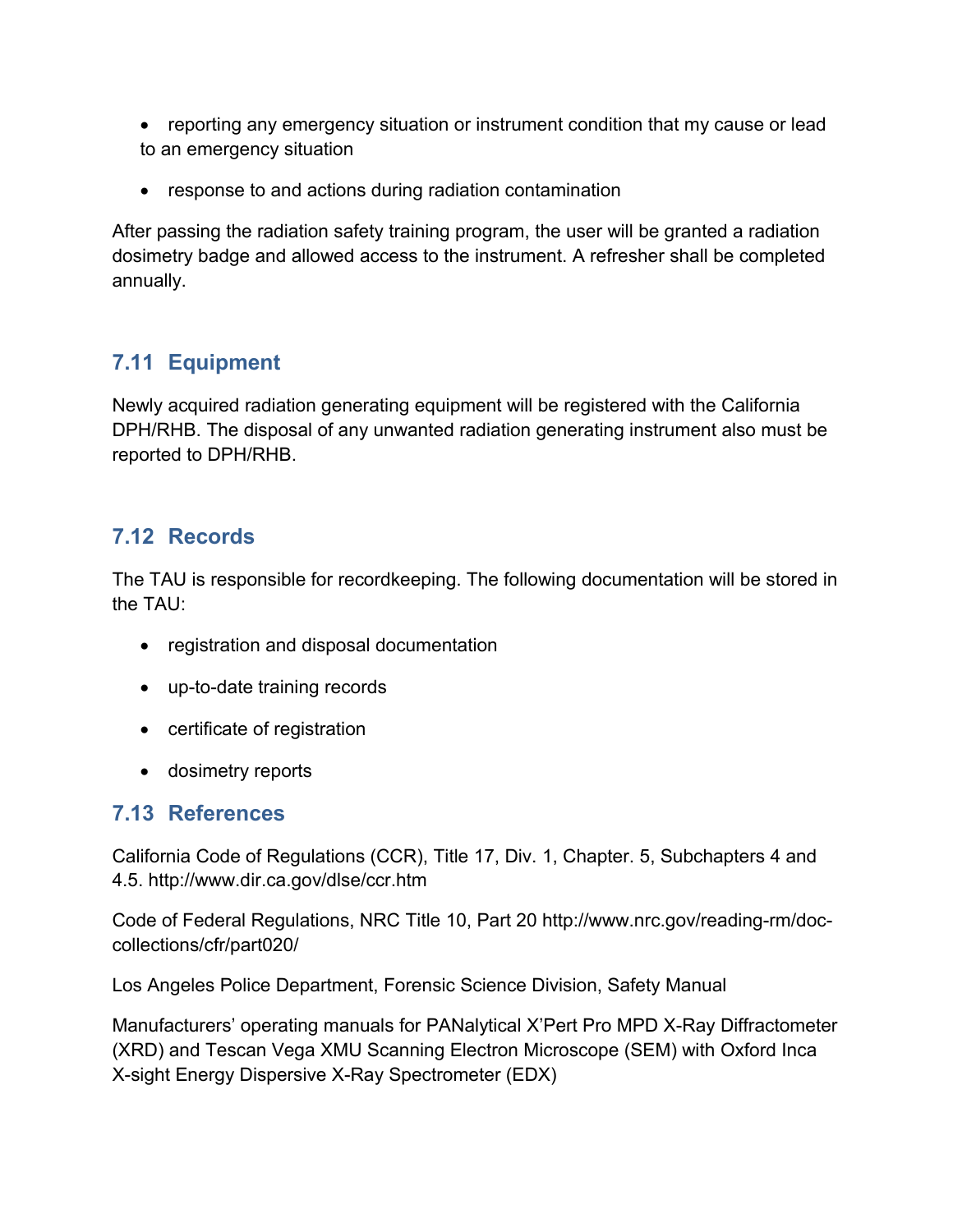Forensic Science Division, Trace Analysis Unit Manual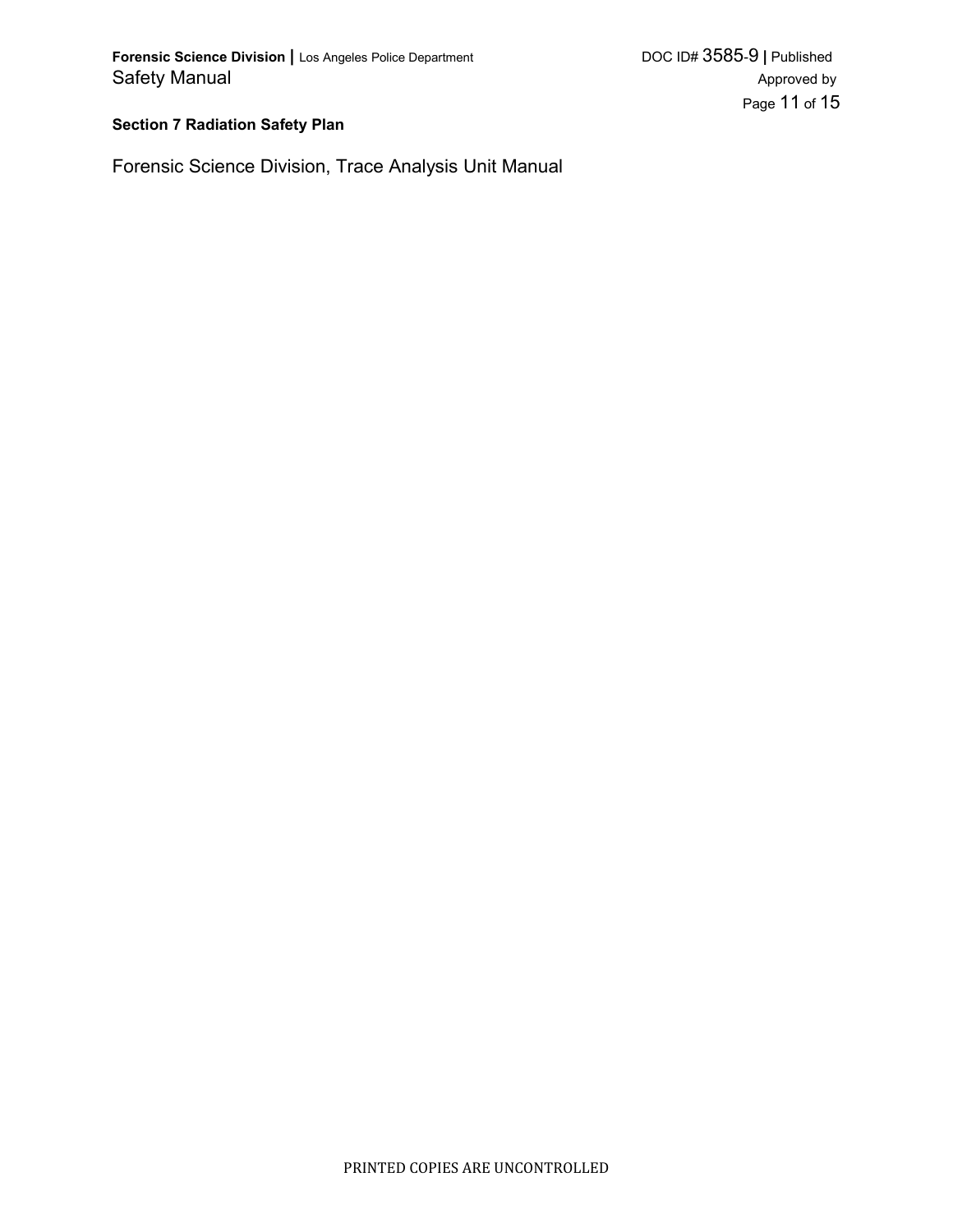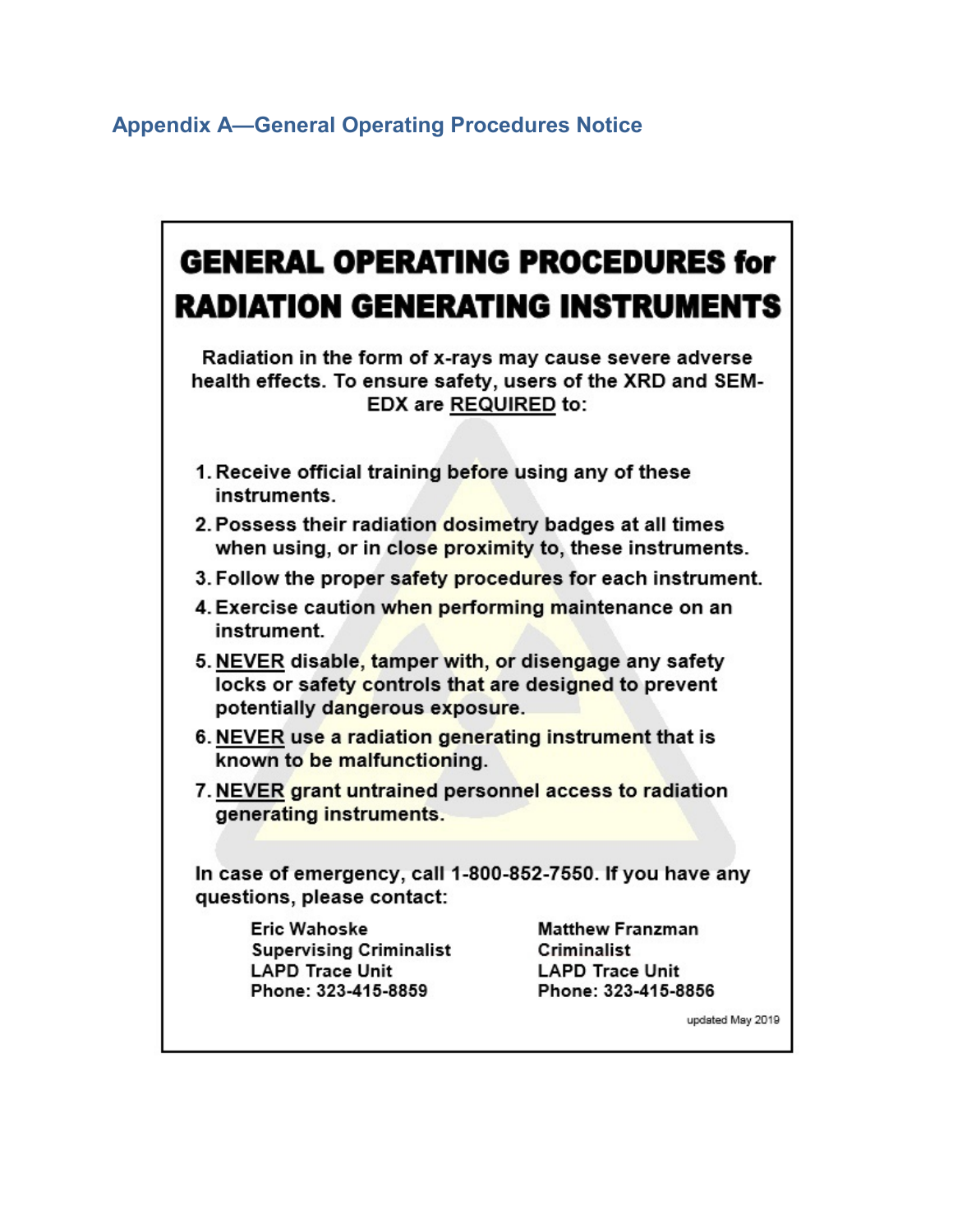**Appendix B—Notice to Employees**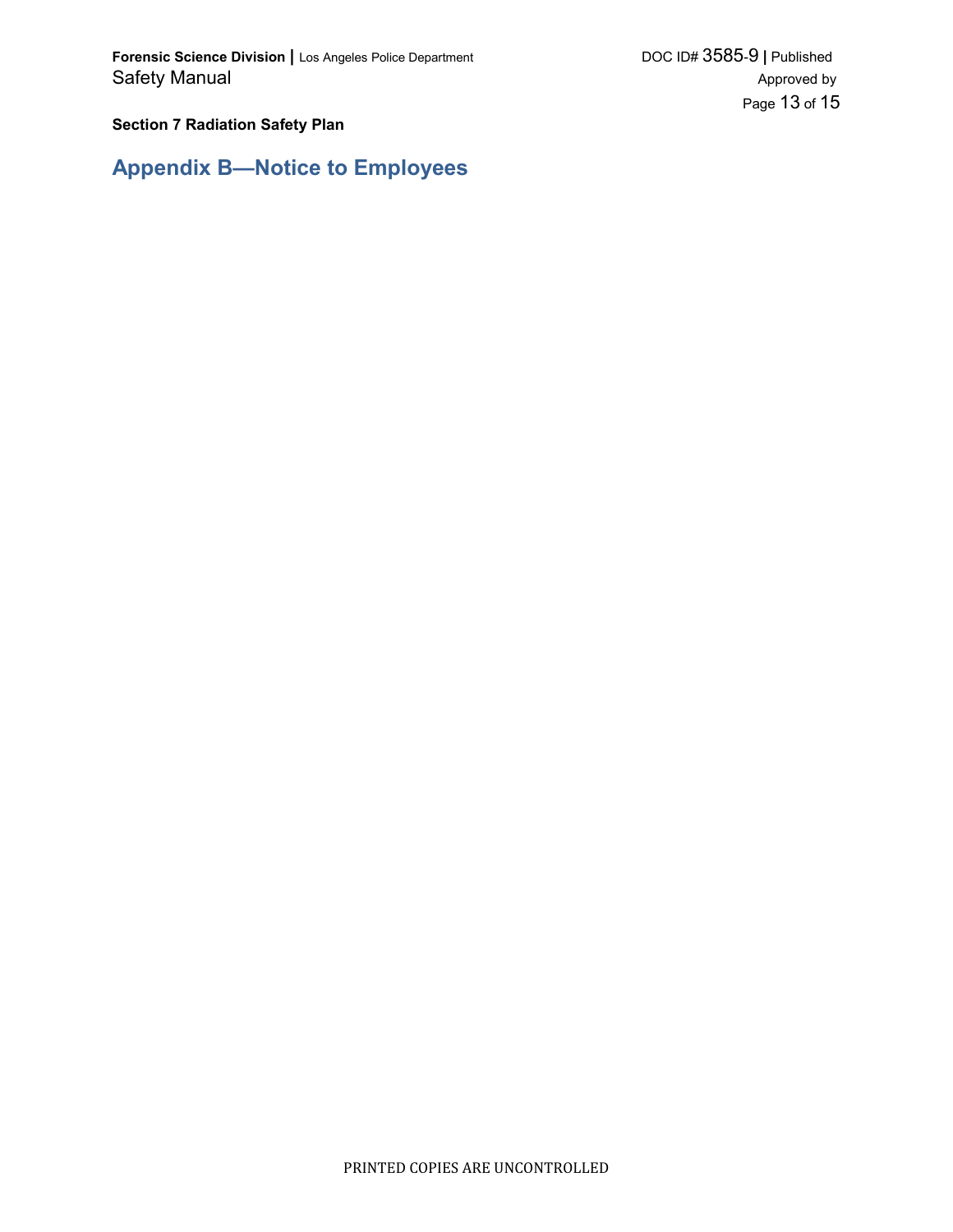CALIFORNIA DEPARTMENT OF PUBLIC HEALTH

# **NOTICE TO EMPLOYEES**

STANDARDS FOR PROTECTION AGAINST RADIATION

CALIFORNIA RADIATION CONTROL REGULATIONS (CALIFORNIA CODE OF REGULATIONS, TITLE 17, SECTION 30255)

The California Radiation Control Regulations include standards for protection against radiation hazards. The<br>California Department of Public Health has primary responsibility for administering these standards which apply to both employers and employees. Enforcement is carried out by the California Department of Public Health or its authorized inspection agencies.

#### **EMPLOYEES' RESPONSIBILITIES**

You should know and understand those California<br>radiation protection standards and your employer's operating and emergency procedures which apply to your work. You should comply with these requirements for your own safety and the safety of others. Report promptly to your employer any condition which may lead to or cause a violation of these standards or employer's operating and emergency procedures.

#### **SCOPE OF THE STANDARDS**

The Standards for Protection Against Radiation define:

- 1. Limits on exposure to radiation and radioactive materials:
- 2. Actions to be taken after accidental exposure;
- 3. Working conditions requiring personnel monitoring, safety surveys, engineered controls, and safety equipment:
- 4. Proper use of caution signs, labels, and safety interlock devices:
- 5. Requirements for keeping worker exposure records and reporting of such exposures;
- 6. The requirement for specific operating and emergency procedures for radiation work; and
- 7. The rights of workers regarding safety inspections.

#### **EMPLOYERS' RESPONSIBILITIES**

Your employer is required to:

- 1. Comply with the requirements of the California Radiation Control Regulations, departmental orders, and license conditions;
- 2. Post or make available to you copies of the Radiation Control Regulations, any license issued thereunder, and your operating and emergency procedures;
- 3. Post any notice of violation of radiological working conditions; and
- 4. Provide you with information on your exposure to radiation.

REPORTS ON YOUR RADIATION EXPOSURE **HISTORY** 

- 1. California Radiation Control Regulations require your employer to give you a written report if you receive an exposure greater than the limits set in the radiation safety standards. Basic limits for occupational radiation exposure can be found in section 30253 referencing title 10, Code of Federal Regulations, part 20 (10 CFR 20). Limits on exposure to radiation and exposure to concentrations of radioactive material in air are specified in 10 CFR 20, subpart C.
- 2. If the radiation protection standard, under 10 CFR 20 (subpart F) requires that your radiation exposure be monitored, your employer must, upon your request, give you a written report of your exposures upon termination of your employment, and make available to you the information in your dose records (as maintained under the provisions of 10 CFR 20.2106).
- 3. Your employer is required to provide you with an annual report of the dose you received in that monitoring year if the dose exceeds 100 millirem, or if you request an annual report.

#### **INSPECTIONS**

The Department or one of its contractors will inspect your workplace from time to time to ensure that health and safety requirements are being followed and that these requirements are effective in protecting you. Inspectors may confer privately with you at the time of inspection. At that time you may direct the inspector's attention to any condition you believe is or was a violation of the safety requirements.

In addition, if you believe at any time that any health and safety requirements are being violated, you or your workers' representative may request that an inspection be made by sending a complaint to the Department of Public Health or other official agency. Your complaint must describe the specific circumstances of the apparent violation and must be signed by you or your workers'<br>representative. The Department is required to give your employer a copy of any such complaint. Names may be withheld at your request. You should understand, however, that the law protects you from being discharged or discriminated against in any way for filing a complaint or otherwise exercising your rights under the California Radiation Control Regulations.

#### POSTING REQUIREMENTS

Copies of this notice must be posted in a sufficient number of places in every establishment where employees are employed in activities regulated by the California Radiation Control Regulations, to permit employees working in or frequenting any portion of a restricted area to observe a copy on the way to or from their place of employment.

FOR RADIOLOGICAL EMERGENCY ASSISTANCE (24/7), PHONE 1-800-852-7550 To contact the Radiologic Health Branch, phone (916) 327-5106 or go to: http://www.cdph.ca.gov/rhb

RH 2364 (04/17)

#### **Appendix C—Declaration of Pregnancy Form**